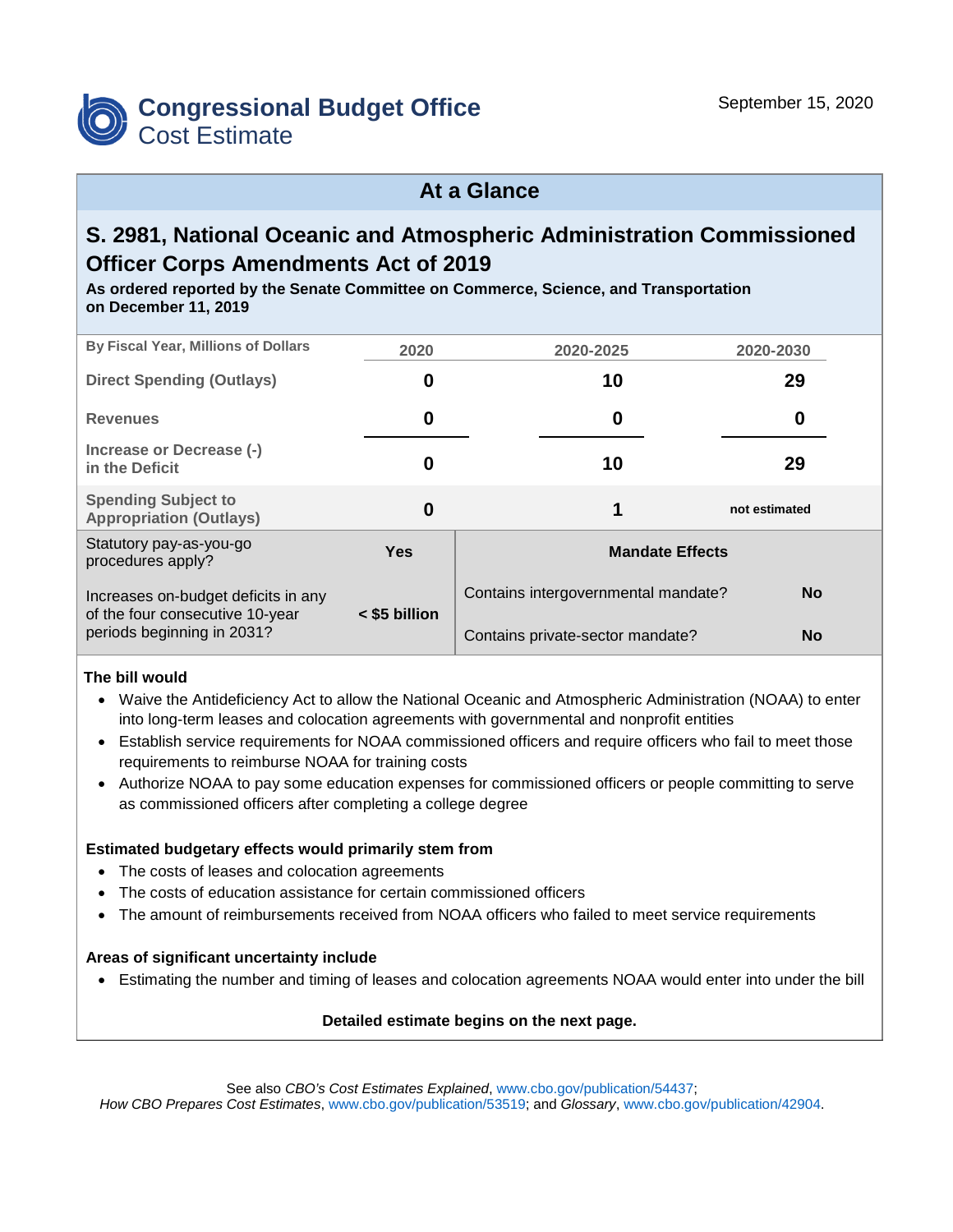

### **Bill Summary**

S. 2981 would authorize the National Oceanic and Atmospheric Administration (NOAA) to enter into long-term leases and colocation agreements with government and nonprofit entities without a fiscal year limitation. The bill also would modify personnel policies for NOAA's commissioned officer corps.

### **Estimated Federal Cost**

The estimated budgetary effect of S. 2981 is shown in Table 1. The costs of the legislation fall within budget function 300 (natural resources and environment).

### **Table 1. Estimated Budgetary Effects of S. 2981 By Fiscal Year, Millions of Dollars**

|                                      |      |      |      |      |      | <b>DV FISCAL LEAL, MILIOLIS OF DUITALS</b> |      |      |      |      |      |                  |                  |
|--------------------------------------|------|------|------|------|------|--------------------------------------------|------|------|------|------|------|------------------|------------------|
|                                      | 2020 | 2021 | 2022 | 2023 | 2024 | 2025                                       | 2026 | 2027 | 2028 | 2029 | 2030 | $2020 -$<br>2025 | $2020 -$<br>2030 |
|                                      |      |      |      |      |      | <b>Increases in Direct Spending</b>        |      |      |      |      |      |                  |                  |
| Estimated<br><b>Budget Authority</b> | 0    | 4    | 4    | 4    | 4    | 4                                          | 4    | 4    | 4    | 4    | 4    | 20               | 40               |
| Estimated<br>Outlays                 | 0    |      |      | 2    | 3    | 4                                          | 4    | 4    | 4    | 4    | 4    | 10               | 29               |

Components may not sum to totals because of rounding.

Implementing the bill also would increase spending subject to appropriation by less than \$500,000 annually and by a total of \$1 million over the 2021-2025 period.

## **Basis of Estimate**

For this estimate, CBO assumes that S. 2981 will be enacted early in fiscal year 2021.

### **Direct Spending**

l

CBO estimates that enacting S. 2981 would increase direct spending by \$29 million over the 2020-2030 period.

**Lease and Colocation Agreements.** Section 502 would waive the Antideficiency Act, allowing NOAA to enter into noncompetitive leases or colocation agreements without regard to the availability of appropriations. [1](#page-1-0) The section also would authorize NOAA to enter into such leases or agreements with state or local governments or nonprofit organizations, including universities, for up to 30 years.

<span id="page-1-0"></span><sup>1.</sup> Colocation agreements establish a relationship between a tenant and a customer of the tenant engaging in collaborative activities in the tenant's space. In this case, NOAA could be the tenant or the customer, although in most cases CBO expects that NOAA would be the customer.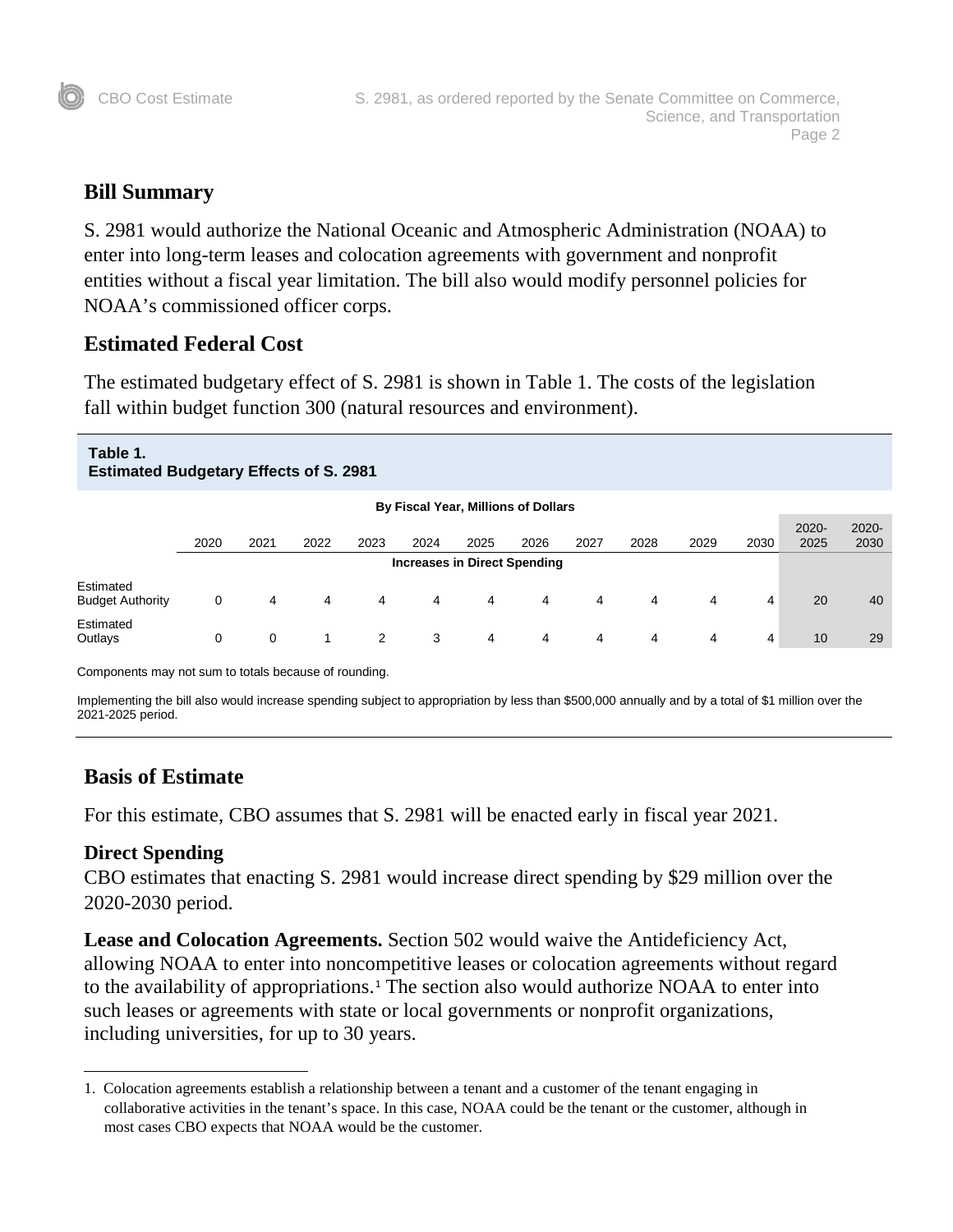Under current law, NOAA uses more than 90 buildings around the country, including office buildings, warehouses, laboratories, and data centers, which are leased at an average cost of about \$160,000 annually by the General Services Administration (GSA). NOAA also partners with universities to complete scientific research. Using information from NOAA, CBO expects that the agency would use the authority provided under S. 2981 to enter into leases or colocation agreements with partners at university facilities to complete long-term, collaborative research.

Based on similar authority provided to other agencies, CBO expects that some leases and colocation agreements would contain terms for NOAA's university partners or third parties to build or renovate facilities for specialized uses. Some of those projects would be considered governmental because they would be largely subject to NOAA's control and because NOAA would be a major user of the services supported or provided by those facilities. Thus, in CBO's view, transactions related to development and construction under that authority should be considered governmental with their costs recorded in the budget. Furthermore, by waiving the Antideficiency Act with respect to entering into agreements, spending for those activities would not be limited by annual appropriations; thus, those costs would be considered direct spending.

Using information from GSA on the costs of NOAA's current leases, CBO estimates that the lifetime cost of each lease or colocation agreement would be \$5 million, on average. Using information about NOAA facilities that currently house collaborative research and that require physical improvements, CBO expects that under the bill NOAA would enter into eight such agreements over the 2021-2030 period. For this estimate, the budget authority for those agreements is distributed evenly across the 2021-2030 period because CBO cannot predict when NOAA would enter into those agreements. CBO estimates that spending on the additional leases and colocation agreements would total \$30 million over the 2020-2030 period. Estimated outlays follow spending patterns for similar activities.

**Service Requirements for the Commissioned Officer Corps.** S. 2981 would establish requirements for people enlisting in NOAA's commissioned officer corps. Under the bill, any officer who fails to meet those requirements would be obligated to repay NOAA an amount equal to the costs incurred by NOAA for training plus any financial assistance for education expenses that the officer received. Using information from NOAA on the cost of such training, CBO estimates that such repayments would total about \$1 million over the 2020-2030 period.

### **Spending Subject to Appropriation**

The bill would authorize NOAA to pay some expenses related to the costs of education for people serving in the commissioned officer corps or who commit to serve after completing a college degree. Using information about the number of officer candidates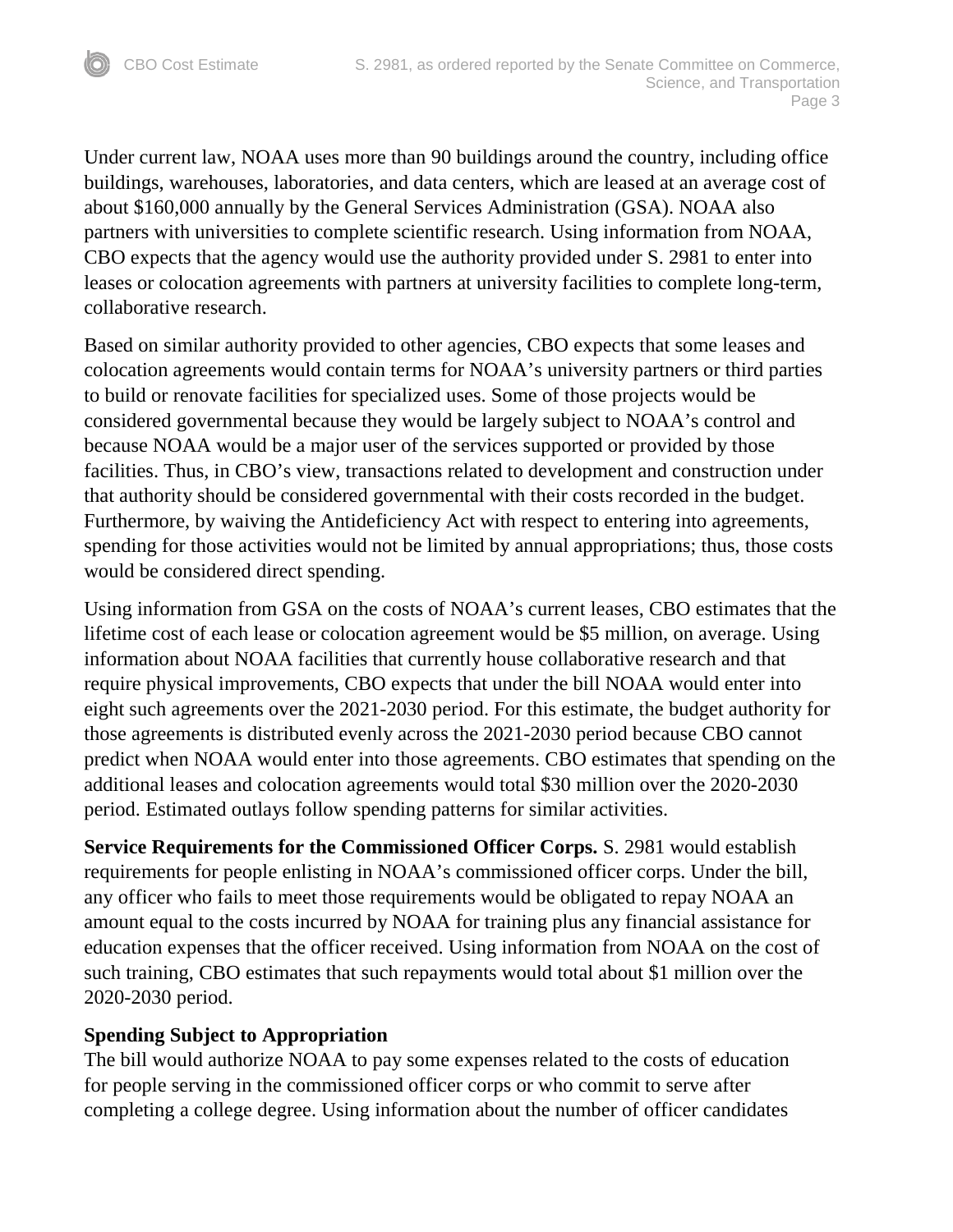recruited each year, CBO expects that around 30 current and former students would receive such assistance over the 2021-2025 period. On the basis of information from the Department of Education on the costs of postsecondary education that would be eligible for assistance under the bill, the current subsistence allowances provided by other uniformed services, and anticipated inflation, CBO estimates that implementing S. 2981 would cost \$1 million over the 2020-2025 period. Such spending would be subject to the availability of appropriated funds.

### **Uncertainty**

CBO's estimate of direct spending under S. 2981 is uncertain because both the number and the timing of lease and colocation agreements that NOAA would enter into would depend on NOAA's future decisions. If NOAA entered into more or fewer than the eight agreements anticipated for the 2020-2030 period, the bill's costs could be higher or lower than estimated.

## **Pay-As-You-Go Considerations**

The Statutory Pay-As-You-Go Act of 2010 establishes budget-reporting and enforcement procedures for legislation affecting direct spending or revenues. The net changes in outlays that are subject to those pay-as-you-go procedures are shown in Table 2.

#### **Table 2.**

**CBO's Estimate of the Statutory Pay-As-You-Go Effects of S. 2981, the National Oceanic and Atmospheric Administration Commissioned Officer Corps Amendments Act of 2019, as Ordered Reported by the Senate Committee on Commerce, Science, and Transportation on December 11, 2019**

| By Fiscal Year, Millions of Dollars |      |          |      |      |              |      |                |                |      |      |      |          |          |
|-------------------------------------|------|----------|------|------|--------------|------|----------------|----------------|------|------|------|----------|----------|
|                                     |      |          |      |      |              |      |                |                |      |      |      | $2020 -$ | $2020 -$ |
|                                     | 2020 | 2021     | 2022 | 2023 | 2024         | 2025 | 2026           | 2027           | 2028 | 2029 | 2030 | 2025     | 2030     |
|                                     |      |          |      |      |              |      |                |                |      |      |      |          |          |
| Net Increase in the Deficit         |      |          |      |      |              |      |                |                |      |      |      |          |          |
| Pay-As-You-Go                       |      |          |      |      |              |      |                |                |      |      |      |          |          |
| Effect                              | 0    | $\Omega$ |      | 2    | $\mathbf{3}$ | 4    | $\overline{4}$ | $\overline{4}$ | 4    | 4    | 4    | 10       | 29       |
|                                     |      |          |      |      |              |      |                |                |      |      |      |          |          |

## **Increase in Long-Term Deficits**

CBO estimates that enacting S. 2981 would not increase on-budget deficits by more than \$5 billion in any of the four consecutive 10-year periods beginning in 2031.

## **Mandates:** None.

## **Previous CBO Estimate**

On October 22, 2019, CBO transmitted a [cost estimate for H.R. 2406,](https://www.cbo.gov/publication/55754) the National Oceanic and Atmospheric Administration Commissioned Officer Corps Amendments Act of 2019, as ordered reported by the House Committee on Natural Resources on September 18, 2019.